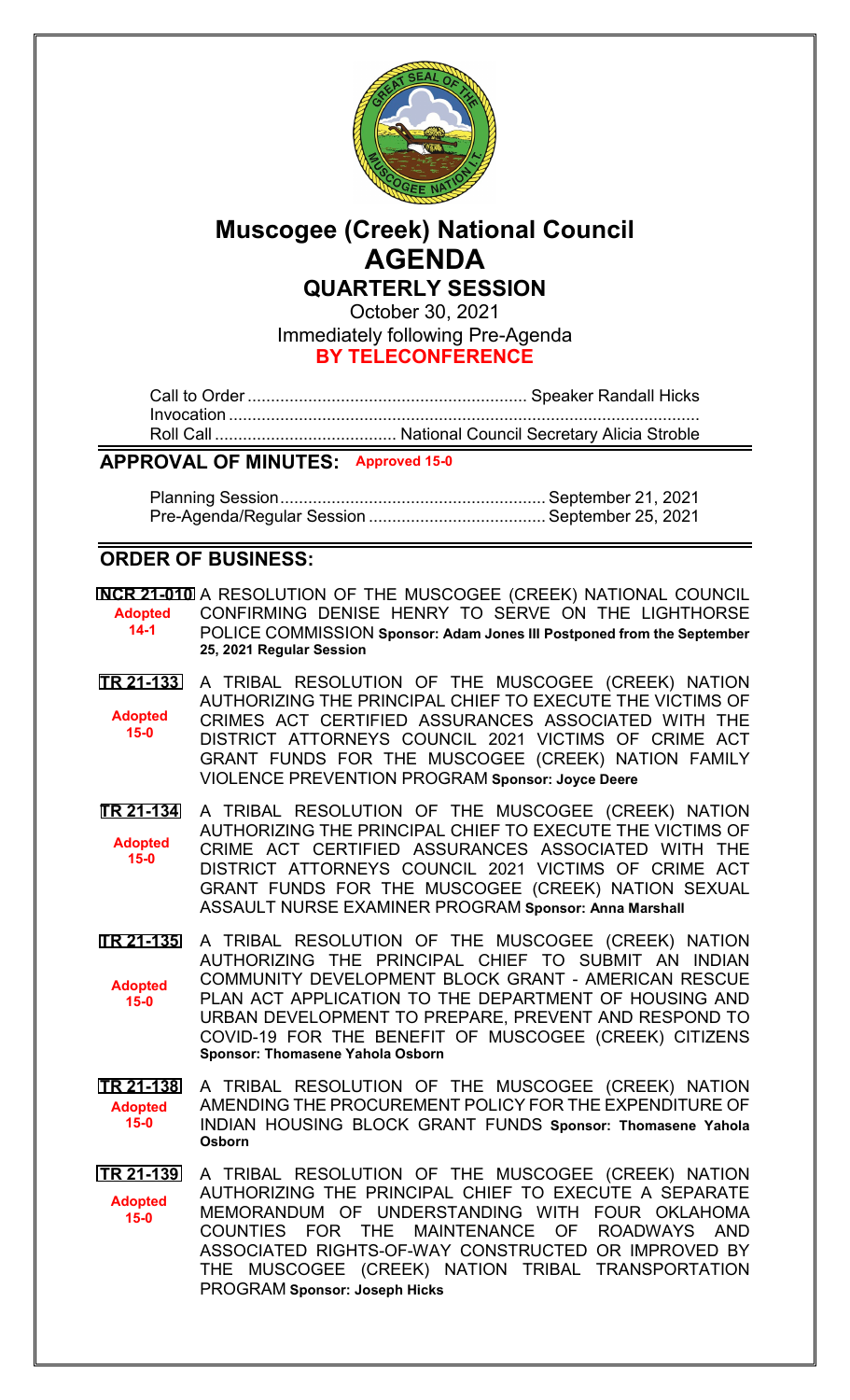#### **Page 2 of 3 Quarterly Session October 30, 2021**

- **[TR 21-140](bills/21-140.pdf)** A TRIBAL RESOLUTION OF THE MUSCOGEE (CREEK) NATION AUTHORIZING THE PRINCIPAL CHIEF TO EXECUTE A MEMORANDUM OF UNDERSTANDING WITH THE NATIONAL INDIAN GAMING COMMISSION REGARDING CRIMINAL HISTORY RECORD INFORMATION **Sponsor: [Patrick Freeman](mailto:pfreeman@mcn-nsn.gov) Jr. Adopted 15-0**
- **[TR 21-141](bills/21-141.pdf)** A TRIBAL RESOLUTION OF THE MUSCOGEE (CREEK) NATION ALLOWING THE PRINCIPAL CHIEF TO EXECUTE GRANT AWARDS AND COOPERATIVE AGREEMENTS WITH GENERAL TERMS AND CONDITIONS FOR FISCAL YEAR 2022 **Sponsor: [Robert Hufft](mailto:rhufft@mcn-nsn.gov) Adopted 15-0**
- **[TR 21-143](bills/21-143.pdf)** A TRIBAL RESOLUTION OF THE MUSCOGEE (CREEK) NATION AUTHORIZING THE GAMING OPERATIONS AUTHORITY BOARD ("GOAB") TO EXECUTE THE OKEMAH GENERATOR AND SWITCH GEAR UPGRADE PROJECT PROPOSAL WITH BUILDING ELECTRICAL SYSTEMS, INC. ("BESCO") **Sponsor: [Patrick Freeman](mailto:pfreeman@mcn-nsn.gov) Jr. Adopted 15-0**
- **[TR 21-144](bills/21-144.pdf)** A TRIBAL RESOLUTION OF THE MUSCOGEE (CREEK) NATION APPROVING AND AUTHORIZING THE INTERNATIONAL SWAPS AND DERIVATIVES ASSOCIATION, INC. 2002 MASTER AGREEMENT WITH BOKF, NA "BOK" **Sponsor: [Patrick Freeman](mailto:pfreeman@mcn-nsn.gov) Jr. Adopted 15-0**
- **[TR 21-145](bills/21-145.pdf)** A TRIBAL RESOLUTION OF THE MUSCOGEE (CREEK) NATION AUTHORIZING THE GAMING OPERATIONS AUTHORITY BOARD ("GOAB") TO EXECUTE THE RIVER SPIRIT CASINO RE-ROOFING SERVICE AGREEMENT (PHASE 1) WITH CHAMBERLIN DALLAS, LLC **Sponsor: [Patrick Freeman](mailto:pfreeman@mcn-nsn.gov) Jr. Adopted 15-0**
- **[TR 21-146](bills/21-146.pdf)** A TRIBAL RESOLUTION OF THE MUSCOGEE (CREEK) NATION AUTHORIZING THE GAMING OPERATIONS AUTHORITY BOARD ("GOAB") TO EXECUTE CONTRACTS FOR THE UNIVERSAL POWER SUPPLY PROJECT **Sponsor: [Patrick Freeman](mailto:pfreeman@mcn-nsn.gov) Jr. Adopted 15-0**
- **[TR 21-148](bills/21-148.pdf)** A TRIBAL RESOLUTION OF THE MUSCOGEE (CREEK) NATION AUTHORIZING THE PRINCIPAL CHIEF TO EXECUTE A GIFT AGREEMENT WITH THE BOARD OF REGENTS OF THE UNIVERSITY SYSTEM OF GEORGIA **Sponsor: [Joyce Deere](mailto:jcdeere@mcn-nsn.gov) Adopted 15-0**
- **[NCA 21-107](bills/NCA21-107.pdf)** A LAW OF THE MUSCOGEE (CREEK) NATION AUTHORIZING THE EXPENDITURE OF GRANT FUNDS AWARDED FROM THE U.S. DEPARTMENT OF HEALTH AND HUMAN SERVICES, SUBSTANCE ABUSE AND MENTAL HEALTH SERVICES ADMINISTRATION FOR MEDICATION-ASSISTED TREATMENT-PRESCRIPTION DRUG AND OPIOID ADDICTION **Sponsor: [Joyce Deere](mailto:jcdeere@mcn-nsn.gov) (\$1,050,000.00) Adopted 15-0**
- **[NCA 21-110](bills/NCA21-110.pdf)** A LAW OF THE MUSCOGEE (CREEK) NATION APPROVING THE INDIAN HOUSING PLAN FOR THE INDIAN HOUSING BLOCK GRANT – AMERICAN RESCUE PLAN ACT OF 2021 **Sponsor: [Thomasene Yahola](mailto:tosborn@mcn-nsn.gov)  [Osborn](mailto:tosborn@mcn-nsn.gov) (\$11,054,813.00) Adopted 15-0**
- **[NCA 21-111](bills/NCA21-111.pdf)** A LAW OF THE MUSCOGEE (CREEK) NATION AUTHORIZING AN APPROPRIATION FOR THE 2022 MVSKOKE ART MARKET **Sponsor[: Mark](mailto:mrandolph@mcn-nsn.gov)  [Randolph](mailto:mrandolph@mcn-nsn.gov) (\$52,582.00) Adopted 15-0**
- **[NCA 21-112](bills/NCA21-112.pdf)** A LAW OF THE MUSCOGEE (CREEK) NATION CREATING A NEW SUBCHAPTER SEVEN, ENTITLED "MCN FLOODPLAIN ADVISORY BOARD" IN MCNCA TITLE 28, CHAPTER 11 **Sponsor: [Charles McHenry](mailto:cmchenry@mcn-nsn.gov)  Adopted 15-0**
- **[NCA 21-122](bills/NCA21-122.pdf)** A LAW OF THE MUSCOGEE (CREEK) NATION AMENDING NCA 21-116 (A LAW OF THE MUSCOGEE (CREEK) NATION AMENDING MCNCA TITLE 19 § 1-102 ENTITLED "GENERAL ELECTIONS" AND APPROPRIATING FUNDS TO EXPEDITE THE RETURN OF ABSENTEE BALLOTS) **Sponsor: Darrell Proctor Pulled from Committee in "Other Business" in the October 30, 2021 Pre-Agenda Session Adopted 15-0**